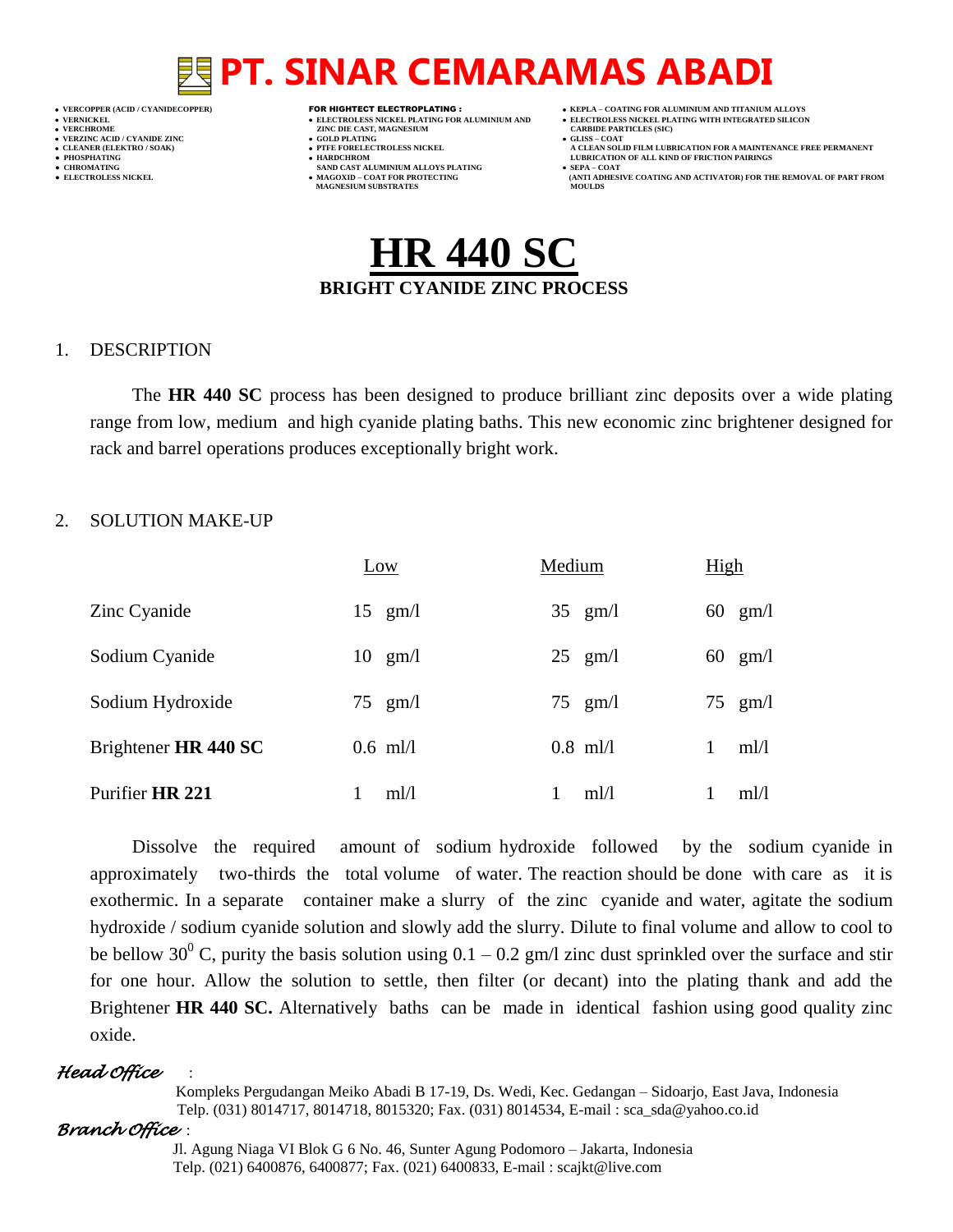- 
- 

**VERCHROME (ACID/CTANIDE ZINC )<br>
• VERCHROME 2INC DIE CAST, MAGNESIUM (CARBIDE PARTICLES (SICKEL PLATING FOR ALUMINIUM AND )<br>
• VERCHROME 2INC DIE CAST, MAGNESIUM (CARBIDE PARTICLES )<br>
• CLEANER (ELEKTRO / SOAK) (CLEANER (** 

- **v GOLD PLATING**<br>**• PTFE FORELECTROLESS NICKEL**
- 
- **● CHROMATING SAND CAST ALUMINIUM ALLOYS PLATING SEPA – COAT**
- **VERCOPPER (ACID / CYANIDECOPPER)** FOR HIGHTECT ELECTROPLATING :  **KEPLA – COATING FOR ALUMINIUM AND TITANIUM ALLOYS**
- **VERNICKELL PLATING FOR ALUMINIUM AND**<br>
 ELECTROLESS NICKELL PLATING FOR ALUMINIUM AND<br>
 VERNICKEL PLATING WITH INTEGRATED SILICON<br>
 VERCHROME
	-
- **A CLEAN SOLID FILM LUBRICATION FOR A MAINTENANCE FREE PERMANENT ● PHOSPHATING HARDCHROM LUBRICATION OF ALL KIND OF FRICTION PAIRINGS**
- **● ELECTROLESS NICKEL MAGOXID – COAT FOR PROTECTING (ANTI ADHESIVE COATING AND ACTIVATOR) FOR THE REMOVAL OF PART FROM MAGNESIUM SUBSTRATES MOULDS**

### Add the **PURIFIER HR 221** mix well and than add the **HR 440 SC Brightener.**

|    |                                |              | Low               | Medium       |                   | High         |                   |
|----|--------------------------------|--------------|-------------------|--------------|-------------------|--------------|-------------------|
|    | Zinc Oxide                     |              | $10 \text{ gm/l}$ |              | $25$ gm/l         |              | $40 \text{ gm/l}$ |
|    | Sodium Cyanide                 |              | $25$ gm/l         |              | $60 \text{ gm/l}$ |              | $110$ gm/l        |
|    | Sodium Hydroxide               |              | 65 $gm/l$         |              | 50 $gm/l$         |              | 35 $gm/l$         |
|    | Brightener HR 440 SC           |              | $0.6$ ml/l        |              | $0.8$ ml/l        | $\mathbf{1}$ | ml/l              |
|    | <b>PURIFIER HR 221</b>         | $\mathbf{1}$ | ml/l              | $\mathbf{1}$ | ml/l              | $\mathbf{1}$ | ml/l              |
|    |                                |              |                   |              |                   |              |                   |
| 3. | <b>WORKING DATA</b>            |              |                   |              |                   |              |                   |
|    | <b>Zinc Metal</b>              | 8            | gm/1              |              | $20$ gm/l         |              | 32 $gm/l$         |
|    | Sodium Cyanide (total)         |              | $20 \text{ gm/l}$ |              | 50 $gm/l$         |              | $100$ gm/l        |
|    | Sodium Hydroxide               |              | $75$ gm/l         |              | $75$ gm/l         |              | $75$ gm/l         |
|    | Ratio NaCN: Zn                 | $2 - 3 : 1$  |                   |              |                   |              |                   |
|    | Anodes                         |              | 99.95% pure zinc  |              |                   |              |                   |
|    | Temperature                    |              | 24-35 °C          |              |                   |              |                   |
|    | <b>Cathode Current Density</b> |              |                   |              |                   |              |                   |

Rack 2-8 A/dm<sup>2</sup> (20-80 A/ft<sup>2</sup>) Barrel  $0.5-2$  A/dm<sup>2</sup> (5-20 A/dm<sup>2</sup>)

## *Head Office* :

 Kompleks Pergudangan Meiko Abadi B 17-19, Ds. Wedi, Kec. Gedangan – Sidoarjo, East Java, Indonesia Telp. (031) 8014717, 8014718, 8015320; Fax. (031) 8014534, E-mail : sca\_sda@yahoo.co.id

## *Branch Office* :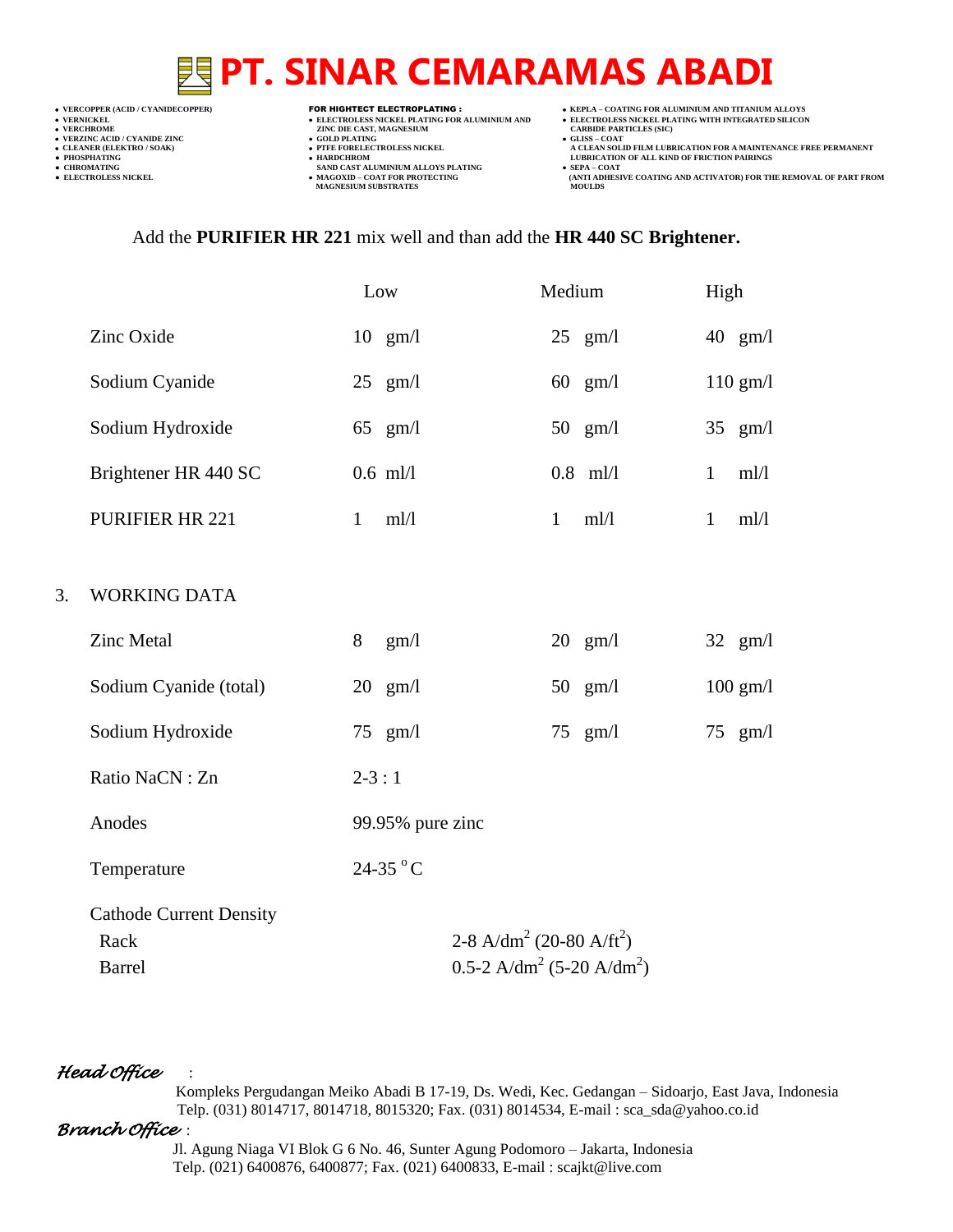**VERCOPPER (ACID / CYANIDECOPPER)** FOR HIGHTECT ELECTROPLATING :  **KEPLA – COATING FOR ALUMINIUM AND TITANIUM ALLOYS**

- 
- 
- 
- 
- 

- **VERCHROME (ACID/CTANIDE ZINC )<br>
 VERCHROME 2INC DIE CAST, MAGNESIUM (CARBIDE PARTICLES (SICKEL PLATING FOR ALUMINIUM AND )<br>
 VERCHROME 2INC DIE CAST, MAGNESIUM (CARBIDE PARTICLES )<br>
 CLEANER (ELEKTRO / SOAK) (CLEANER (** 
	- **v GOLD PLATING**<br>**• PTFE FORELECTROLESS NICKEL**
	-
- **● CHROMATING SAND CAST ALUMINIUM ALLOYS PLATING SEPA – COAT MAGNESIUM SUBSTRATES MOULDS**
- 
- **VERNICKEL ELECTROLESS NICKEL PLATING FOR ALUMINIUM AND**<br>• VERNICKEL PLATING WITH INTEGRATED SILICON<br>• VERCHROME **DELECTROLESS NICKEL PLATING WITH INTEGRATED SILICON**<br>• VERCHROME **CARBIDE PARTICLES** (SIC)
	-
- **A CLEAN SOLID FILM LUBRICATION FOR A MAINTENANCE FREE PERMANENT ● PHOSPHATING HARDCHROM LUBRICATION OF ALL KIND OF FRICTION PAIRINGS**
- **● ELECTROLESS NICKEL MAGOXID – COAT FOR PROTECTING (ANTI ADHESIVE COATING AND ACTIVATOR) FOR THE REMOVAL OF PART FROM**

Voltage

| Rack   | 2-5 Volts    |
|--------|--------------|
| Barrel | $8-16$ volts |

## 4. BRIGHTENER CONSUMPTION HR 440 SC

| 10 Kah | $0.6-1 L$ for Racks     |
|--------|-------------------------|
|        | $0.5 - 1 L$ for Barrels |

Purifier is stable and retains its activity even during shut down periods. Consumption will depend on the following factors :

- 1. Bath position
- 2. Bath temperature
- 3. Desired brightness
- 4. Impurity levels
- 5. Drag out

## 5. DEPOSITION RATE

| Rack   | 1 micron in ca. 1.5 minutes at 3 A/dm <sup>2</sup><br>0.0001" in ca. 4 minutes at 3 A/dm <sup>2</sup> (30 A/ft <sup>2</sup> ) |
|--------|-------------------------------------------------------------------------------------------------------------------------------|
| Barrel | 1 micron in ca. 5 minutes at 1 A/dm <sup>2</sup><br>0.0001" in ca. 13 minutes at 1 A/dm <sup>2</sup> (10 A/ft <sup>2</sup> )  |

## *Head Office* :

 Kompleks Pergudangan Meiko Abadi B 17-19, Ds. Wedi, Kec. Gedangan – Sidoarjo, East Java, Indonesia Telp. (031) 8014717, 8014718, 8015320; Fax. (031) 8014534, E-mail : sca\_sda@yahoo.co.id

## *Branch Office* :